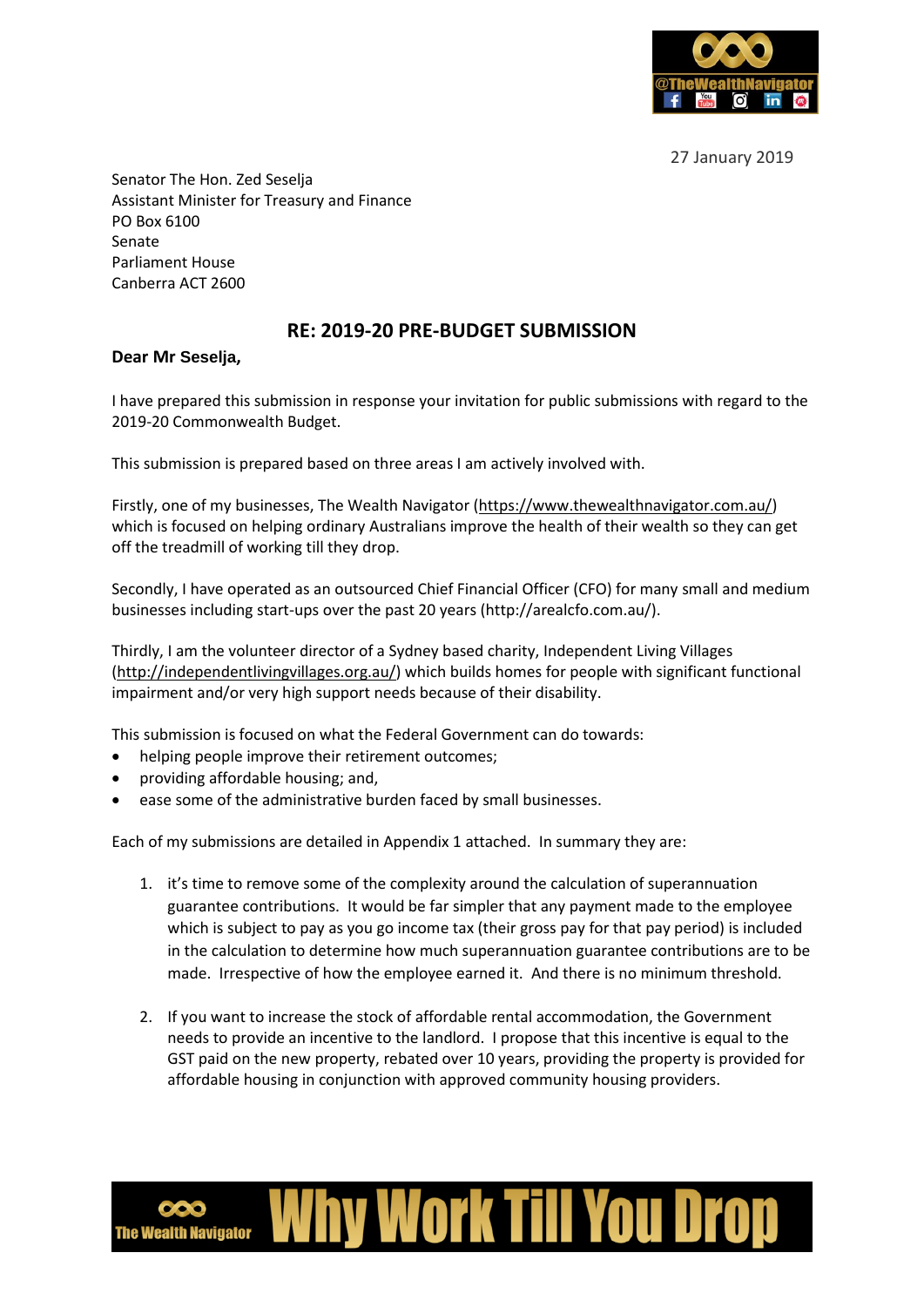

- 3. In order to reduce the gender superannuation gap, get more engagement in superannuation and better retirement income projections, couples should have the option to place their combined superannuation into a "couples" joint superannuation account.
- 4. The Workplace Gender Equality Agency (WGEA), is the federal funded agency tasked with improving gender pay equality, but it as the data shows, it does not appear to be making any significant inroads. Changes need to be made to both The Workplace Gender Equality Act 2012 and the funding of the WGEA, if any progress is to be made.
- 5. Currently there is a large incentive for couples to income split to reduce tax. In order to eliminate this, the government should consider developing a tax system that taxes couples as one tax unit.
- 6. The pension system in Australia was designed as a safety net for Australians financially disadvantaged in retirement. But I believe this is no longer the case. The pension system in Australia has now evolved to a supplementary benefit for those who have not saved enough to be comfortable in retirement. And this bears no relationship with whether the person was financially disadvantaged during their life. For example, a high income earner can spend all their money and get the same pension as a low income worker who never had the chance to properly save for their retirement. In my mind this means that the Australian Pension system rewards spending over saving. And this needs to change.

As noted above, the detailed comments behind each submission above is included in Appendix 1.

If you or anyone else has a question about the submissions, please feel free to contact me by phone on 0412 227 052 or by email at [wayne@thewealthnavigator.com.au](mailto:wayne@thewealthnavigator.com.au)

Yours Sincerely

Wayne Wanders The Wealth Navigator 0412 227 052 www.thewealthnavogator.com.au [wayne@thewealthnavigator.com.au.](mailto:wayne@thewealthnavigator.com.au)

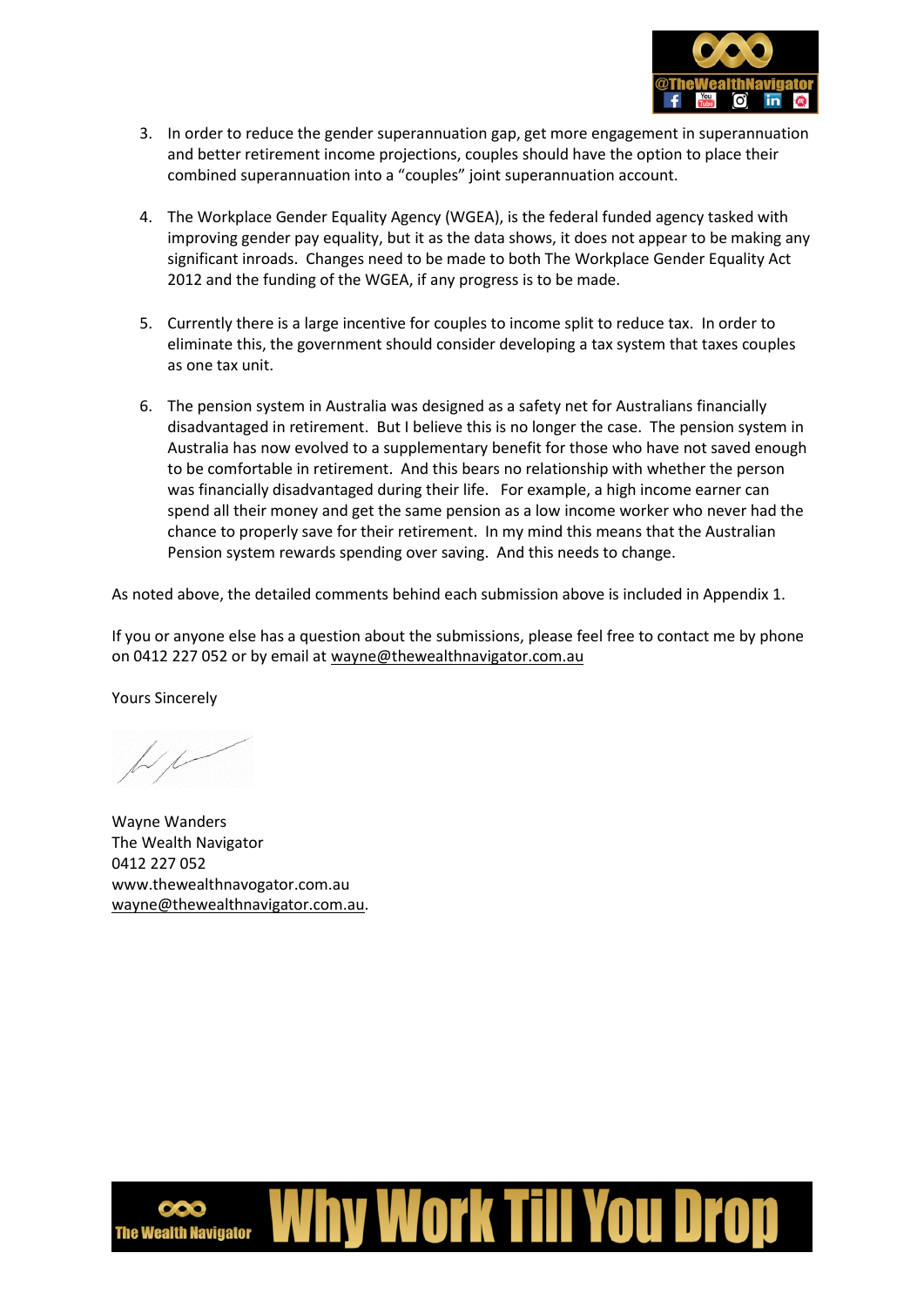

## **1.0 It's time to remove some of the complexity around the calculation of Superannuation Guarantee Contributions**

Determining how much superannuation guarantee contributions should be paid by an employer in respect of their employees, sounds such a simple calculation.

Isn't it just 9.5 per cent of the employees' wages? How hard could it be to work this out?

And if it's that easy, surely a business who has paid the wrong super must be trying to rip off their staff!

Well the reality is that is not that simple.

There are a number of carve outs in the superannuation legislation which significantly increases the complexity of calculating the correct superannuation guarantee contributions for each employee.

As a chartered accountant for over 30 years and an outsourced chief financial officer (CFO) for many small and medium businesses for 20 of those years, I have seen many business owners innocently pay the wrong superannuation guarantee contributions.

### Why?

Because not all business owners have the knowledge, time, or the appropriate systems, to understand how the carve outs impact on their superannuation guarantee obligations.

### **Ordinary Time Earnings**

The first carve out that can inadvertently cause an employer to pay the wrong superannuation guarantee contribution is around ordinary time earnings.

For most workers, the employee is obligated to pay 9.5 per cent of the workers ordinary time earnings (OTE). Which is not their total earnings. OTE refers to the amount the employee earns for their ordinary hours of work.

Now you may say that working out someone's ordinary hours of work is simple. Well it is not!

Let's take the example of Sally who runs several retail shops across Australia with her head office in Sydney. On Sunday, she employees two casuals. First is Mark who works in one of the retail stores. The second is Ayla who works in head office doing accounts work.

Any hours worked on the Sunday between 9am and 6pm are considered to be ordinary hours for Mark who is employed under the *General Retail Industry Award*. But for Ayla, who should be employed under the *Clerks – Private Sector Award*, any hours worked on a Sunday are not considered to be ordinary hours (as decided by the High Court).

Let's look at the example of Carlos who runs a smash repair business. Josephine in the office works an hour of overtime about twice a month. But Manny in the workshop regularly works an hour of about every second day.

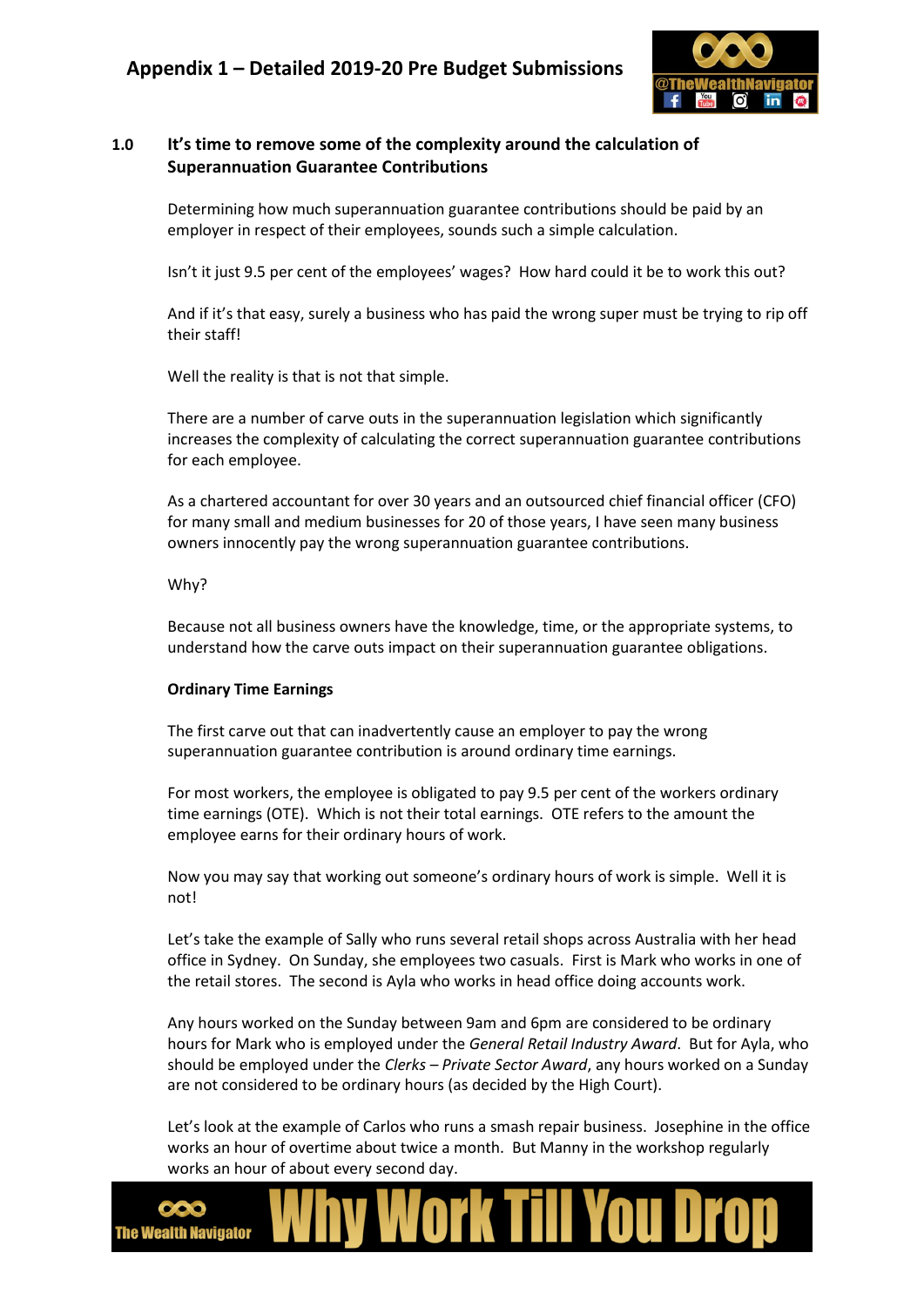

Typically overtime hours are not treated as ordinary hours. But as Bluescope Steel found out in the Federal Court, that is not always the case. If the employees' overtime, becomes so regular and normal, these overtime hours could become 'ordinary hours' of work. So how does Carlos determine whether Josephine or Manny's overtime has become normal and included as ordinary hours of work?

And there are lots more examples that cause confusion with the employer and employee.

### **The \$450 monthly income threshold**

The second carve out that can inadvertently cause an employer to pay the wrong superannuation guarantee contribution is around the \$450 monthly income threshold. Under this threshold, if you earn less than \$450 a month, the employer has no obligation to pay the 9.5 per cent superannuation guarantee contribution on these earnings.

Now if you are paid monthly, then this threshold is not a problem.

But what if you are not paid monthly.

Let's take the example of Riya who earns \$100 a week. For most months there is four weekly pay runs so Riya is not entitled to any superannuation. But in some months, there are five weekly pay runs. And in those months Riya is entitled to superannuation. For the first four pay periods Riya is not yet entitled to any superannuation. In the last pay period, Riya is now entitled to superannuation, but not 9.5 per cent of \$100, but 9.5 per cent of \$500.

How many business owners would get this correct? And how many employees would know if they got the right superannuation?

Now I understand that this threshold was introduced back when business wrote cheques to pay superannuation (often one cheque per employee) and this was to reduce the administrative burden of writing a lot off small cheques. But today it is all electronic and it takes no more effort to make a \$2,000 payment than an extra \$20 payment.

#### **Eliminate the Confusion – Remove the Carve outs**

These carve outs cause confusion. The various court decisions on superannuation guarantee contributions cause confusion as the employer does not know if they apply to them.

And as a result, as I have seen many times, neither the employer or employee know the correct amount of superannuation guarantee contribution for each pay period.

Hence why I say it's time to remove some of the complexity around the calculation of superannuation guarantee contributions. It would be far simpler that any payment made to the employee which is subject to pay as you go income tax (their gross pay for that pay period) is included in the calculation to determine how much superannuation guarantee contributions are to be made. Irrespective of how the employee earned it. And there is no minimum threshold.

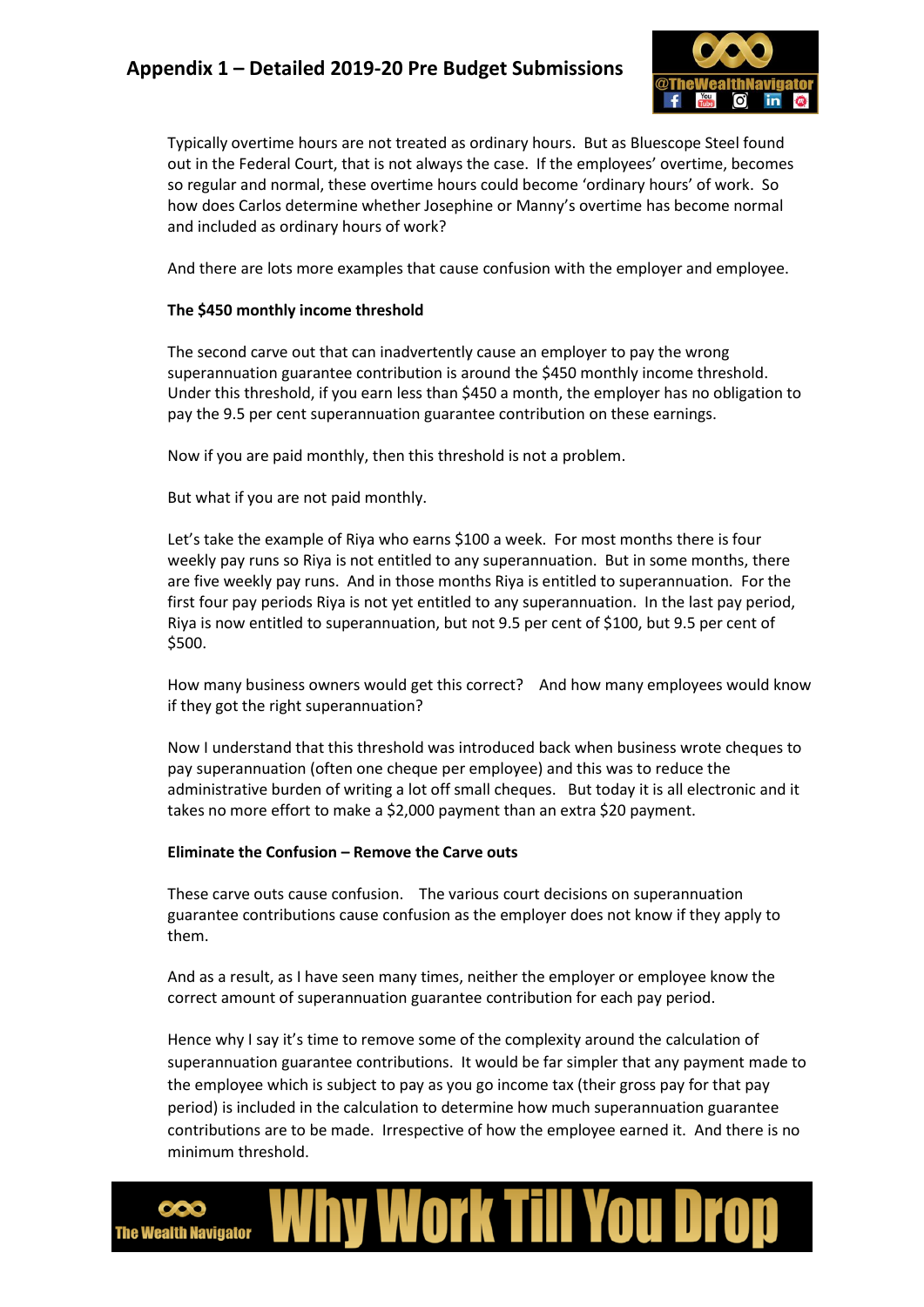

If the gross pay for the employee was \$500 that week, irrespective of what makes up that pay, the employee's superannuation guarantee contribution is \$47.50 for that week.

If the gross pay for the employee was \$4,000 that month, irrespective of what makes up that pay, the employee's superannuation guarantee contribution is \$380 for that month.

This would make it simpler for employers as there is no need to double check how each payment is classified. They could also double check their superannuation obligations quickly by ensuring it is 9.5 per cent of gross payroll payments.

And it is simpler for employees. The superannuation on their pay slip should just be 9.5 per cent of their gross pay. If not – they know the employer has made a mistake and they can challenge this.

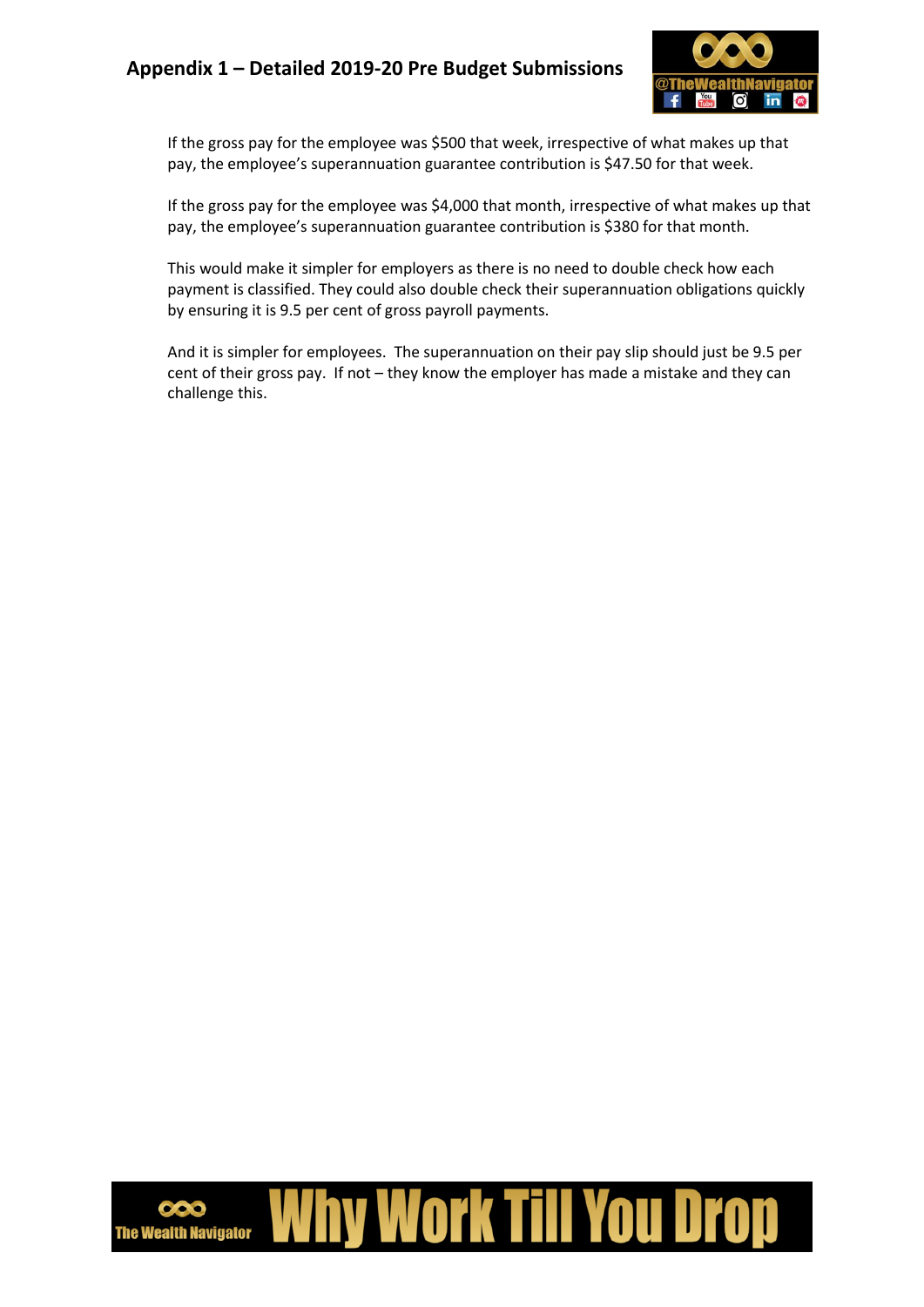

### **2.0 Creating more affordable rental housing**

To encourage the construction of new affordable housing, the government needs to provide an incentive for the landlord to offer properties at below market rent.

Previous Government policies under the National Rental Affordability Scheme (NRAS) had a fixed dollar incentive irrespective of property location, size or cost. But this incentivises investors to gravitate to lower cost properties in lower cost locations. This does not deliver the right property in the right location, for example housing in Sydney.

To stop this, it is my view that the incentive should relate to the property itself. For example, a \$750,000 house in Sydney should get a higher rebate than a \$395,000 onebedroom apartment in Adelaide.

And I feel the logical way to determine the rebate is to tie this to the amount of GST paid on each new property. For the \$750,000 Sydney house, there is \$68,182 in GST paid by the purchaser. On the \$395,000 one-bedroom apartment in Adelaide, there is \$35,910 in GST paid by the purchaser.

For the \$750,000 Sydney home, I propose that the rebate would be \$68,182 spread over 10 years at \$6,818.20 per annum. For the one-bedroom apartment in Adelaide, I propose that the rebate would be \$35,910 spread over 10 years at \$3,591 per annum.

In effect, the investor gets a GST rebate for renting the property as affordable housing.

To document the GST, every new property constructed gets a GST certificate stating date of completion, sale price and amount of GST in the sale price. Irrespective of the developer / builder.

#### **Finding the appropriate tenant**

Now the second part of providing affordable housing is to find appropriate tenants. And this is where I believe it makes sense to use the skills and experience of community housing providers.

If the landlord wants to offer the housing at a below market rate, they approach approved community housing providers (who are not associated with the developer / builder). These housing providers vet the potential tenant to confirm they are qualified to rent at the agreed below market rate (say 80% of market rent). The housing provider gives a certificate confirming this and receives a one-off fee for this. This is a bit like the let fee most landlords pay their property manager for each new tenant.

The landlord rents the property at the below market rent to the tenant. If the tenant leaves, the landlord approaches the community housing provider again.

At tax time, the landlord signs off that they have:

- rented to an approved tenant at the agreed market rent.
- the certificate(s) from the community housing provider.

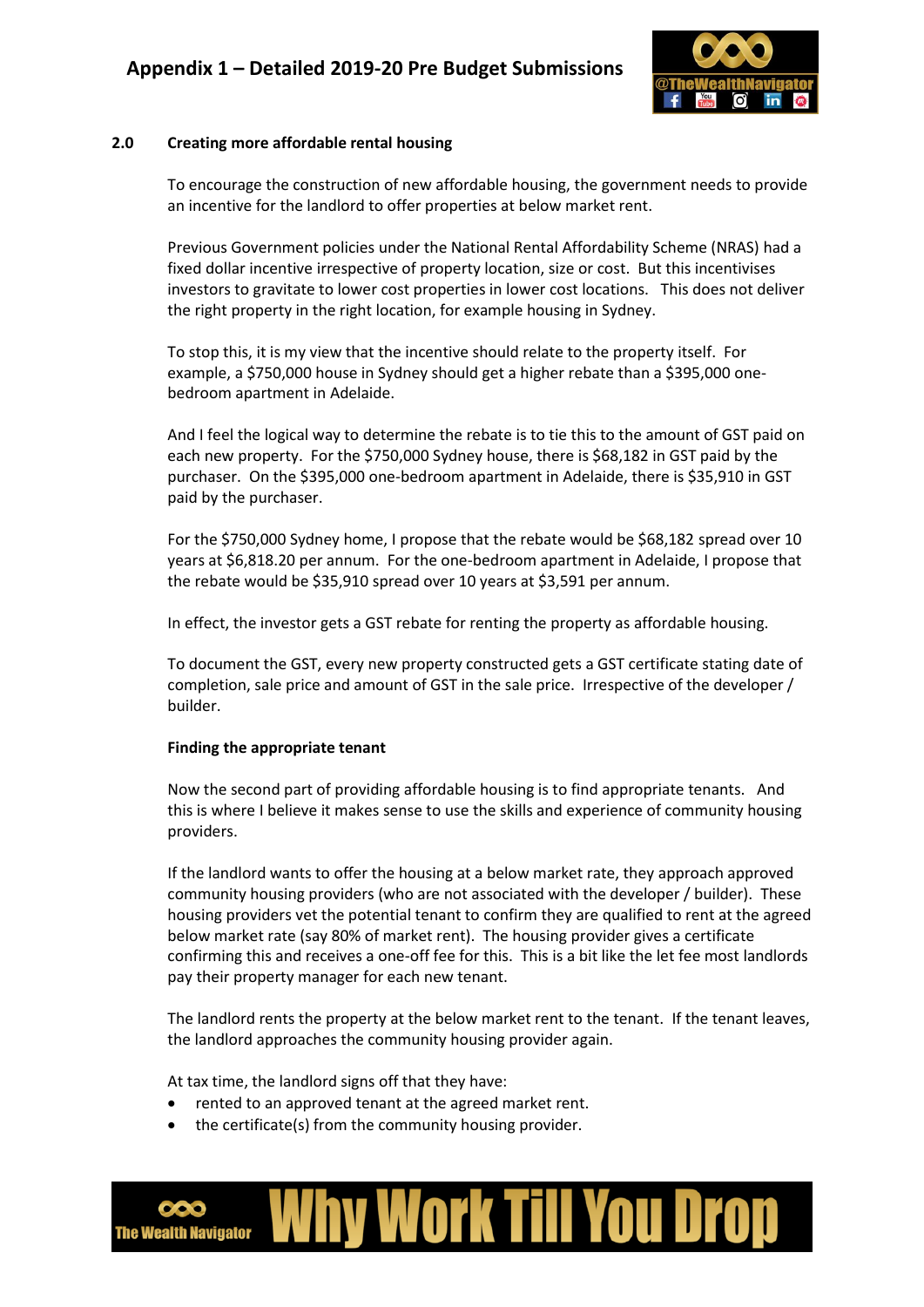

The landlord then claims each year a rebate of 1/10 of the GST

detailed in the GST certificate (assuming the property is rented for a full year). They can claim this for the first 10 years only.

If the tenant stays more than say two years, the landlord has the community housing provider re-confirm that the tenant is still eligible for the below market rent.

If the landlord sells the property, the GST certificate and the eligibility to claim the tax rebate goes to the new owner, providing they rent the property to approved tenants at the agreed below market rate.

### **The benefits of this proposal**

The benefits of this proposed Affordable Rental Housing Plan include:

- the value of the rebate relates to the value of the housing;
- tenants for the affordable housing are vetted by approved community housing providers.
- Stops developers over pricing property as they do not know if the property will be used for affordable housing.
- Community Housing providers get access to properties without having to incur the construction costs.
- People get access to affordable housing.
- Landlords now have an incentive to rent below market

And the maximum cost of this is just effectively refunding the GST paid on the property in the first place.

PS I will declare that I am a director of a Registered Community Housing Provider

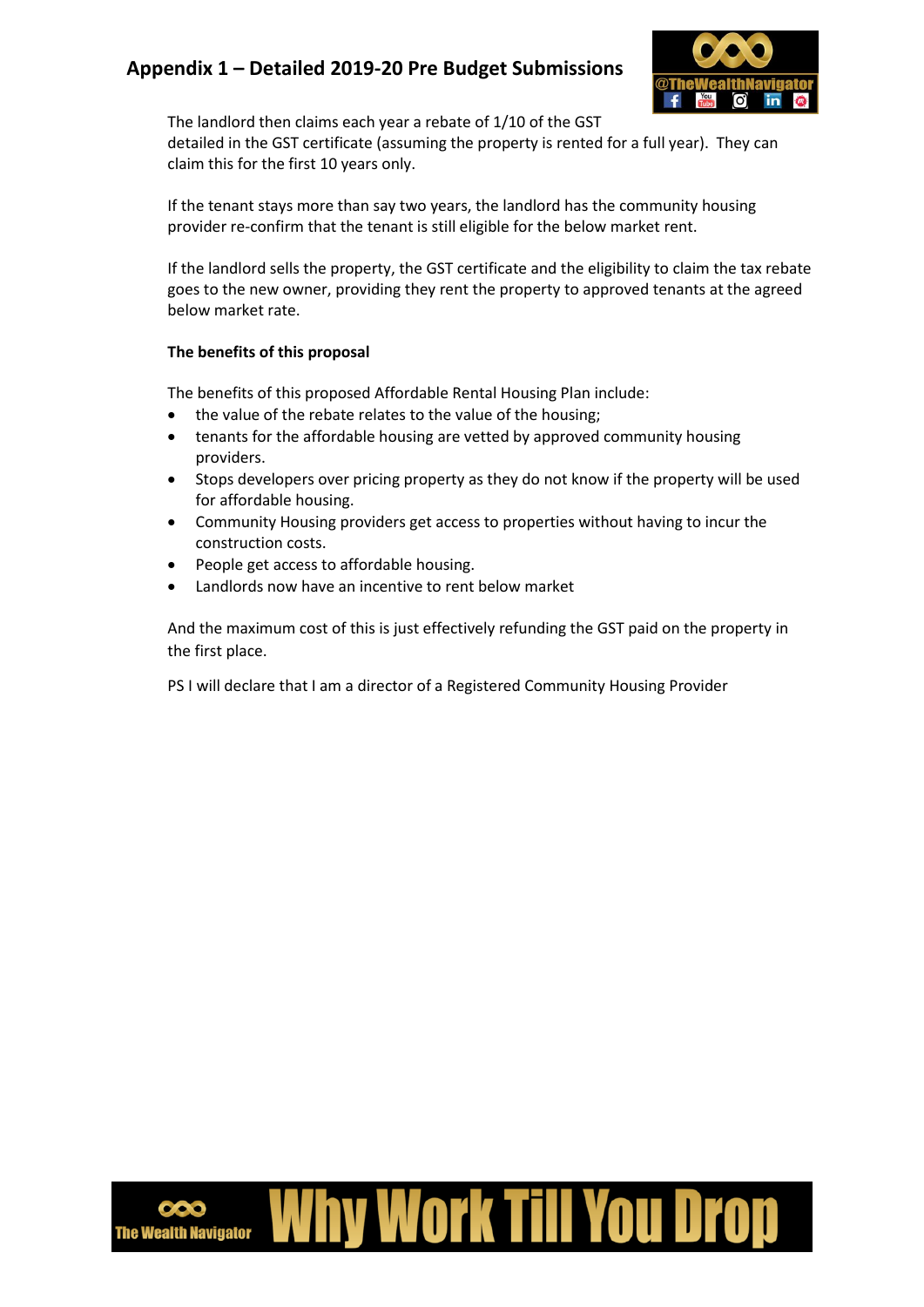

### **3.0 Create a "couples" joint superannuation account**

.

In the 2015-2016 year, the gender superannuation gap meant, women on average, had 61.2 percent of the of the average superannuation balance for men (1). This gender superannuation gap needs to close.

And one way to do this is to create a "couples" joint superannuation account.

### **Current "Couples" Money Sharing Status**

Recent research by Finder has found that 51 per cent Baby Boomer couples pool the family finances and hold their savings in a joint bank account. And the family's largest asset, the family home is generally held in both partners names.

When it comes time to access superannuation, do you think that will change?

Can you imagine the person with the lower superannuation (unfortunately generally the woman), agreeing to live of their own superannuation! The chances of that happening for many couples would be very slim.

And the pension payment is based on your marital status. A married couple have no choice but to share the pension. Nor do they get double the pension of a single person, because there is recognition of shared living expenses.

### **We need to give the over 9 million married people in Australia, the option to pool their superannuation**

If a high proportion of married couples pool their finances, why don't we build a superannuation system that caters for this.

To do this, we need to create joint spousal superannuation accounts where each partner has a 50 / 50 share of the balance. Couples then have the option to place their superannuation in these joint superannuation accounts, just like they have the option with the rest of their finances.

#### **The benefits of providing the option of a joint spousal superannuation account**

The benefits include:

- Projected retirement outcomes become more accurate as they can use the combined superannuation balances to project a combined balance and combined potential income stream at retirement. Which is what most couples want. They don't want to have to work this out from the separate superannuation plans.
- Engagement with super will increase. With a joint spousal superannuation account, the chief financial officer of the family would be engaged for both partners. Under the current environment, one partner may not be engaged with their superannuation.
- Closing the gender superannuation gap for that couple as they share the balance 50 / 50.
- A reduction in the number of superannuation accounts saving costs for both the superannuation provider and the couple.

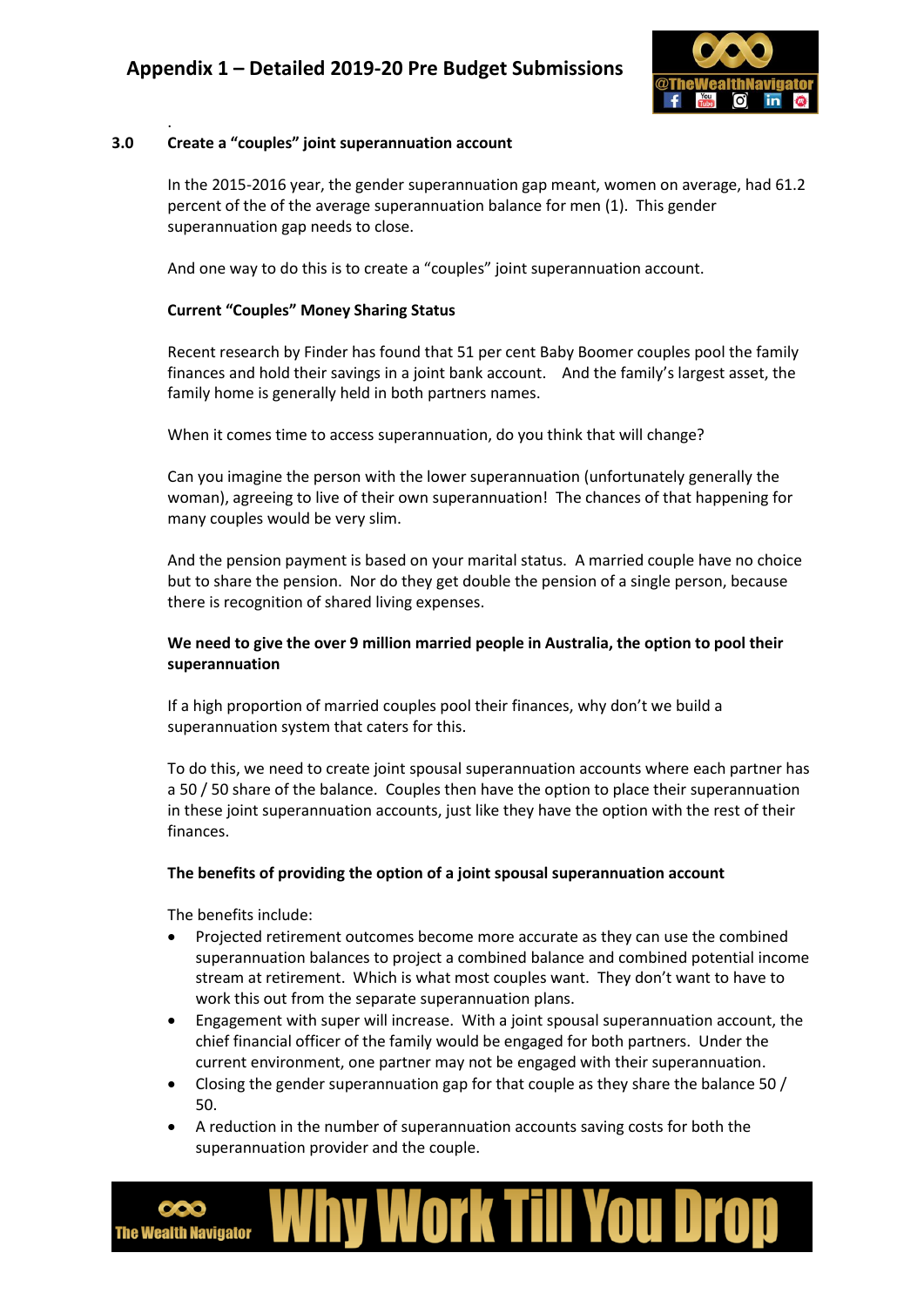

Now the downside to this is that there may be some complications

of how to work out access to money if one person has not reached preservation age. But I am sure these can be worked out.

And it will not hinder the split of assets at a divorce as often part of the superannuation balance of one partner is transferred to another partner as part of the divorce. In this case, the joint spousal superannuation account would be closed and single accounts opened.

(1) The Association of Superannuation Funds Australia (ASFA), Superannuation Account Balances by Age and Gender. October 2017

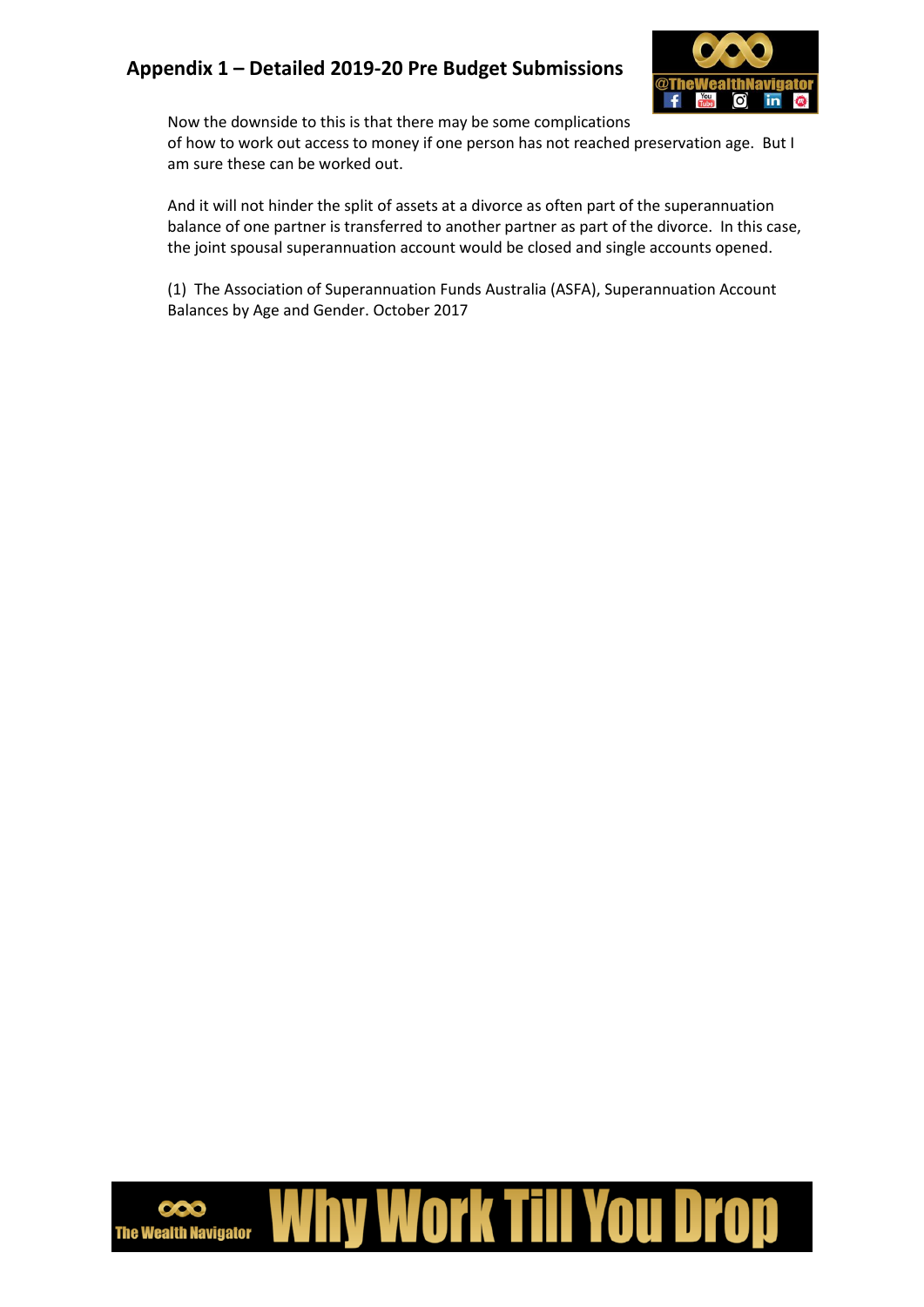

### **4.0 Increased Workplace Gender Equality Agency (WGEA) Funding**

Women's full-time wages as a percentage of men's full time wages, has risen marginally from 82.4 per cent in November 2012 to 84.7 per cent in November 2017 (1).

The Workplace Gender Equality Agency (WGEA), is the federal funded agency tasked with improving gender pay equality, but it as the above data shows, it does not appear to be making any significant inroads.

Changes need to be made to both The Workplace Gender Equality Act 2012 and the funding of the WGEA, if any progress is to be made. These changes include:

**a)** WGEA needs to expand its data collection to more organisations.

Currently the WGEA only has power to ensure that non-public sector organisations of over 100 staff submit their data. Why are public sector organisations excluded from this?

**b)** WGEA needs to more enforcement powers

WGEA only has power to ensure that non-public sector organisations of over 500 staff have a formal policy or formal strategy in place that specifically supports gender equality in the workforce.

An organisation can report significant gender pay gaps and as long as it has a policy in place to potentially close these, WGEA can do very little.

The WGEA needs powers to force organisations that have a large gender pay gaps to commence positive action to beat those gaps. The best way to do this would be to set a gender gap benchmark rate. Possibly set this at 20 per cent gap between earnings of full time workers to start with. This benchmark can be reduced over time.

And for any organisation whose gender pay gap exceeds that benchmark, WGEA has the power to force that organisation to start taking positive action to reduce that gap.

And if after say 2 years, the organisation has not reduced their gender pay gap to below the then current benchmark, the organisation is named and shamed. That's right, the same way we publish a list of food outlets who have not meet food safety standards, WGEA publish a list of organisations that have not met the gender pay gap metrics.

Smart organisations wanting to attract and retain key staff will not want to be on that list.

**c)** WGEA needs to create industry working groups

Looking at the gender pay gap for women working full time in Australia, there are already some industries, such as the Public Administration and Safety and Retail Trade Industries where the gender pay gap is around 7 to 8 per cent. These industries seem to have achieved a lot in closing the gender pay gap.

There are other industries where the gender pay gap for full time employed women is over 20 per cent.

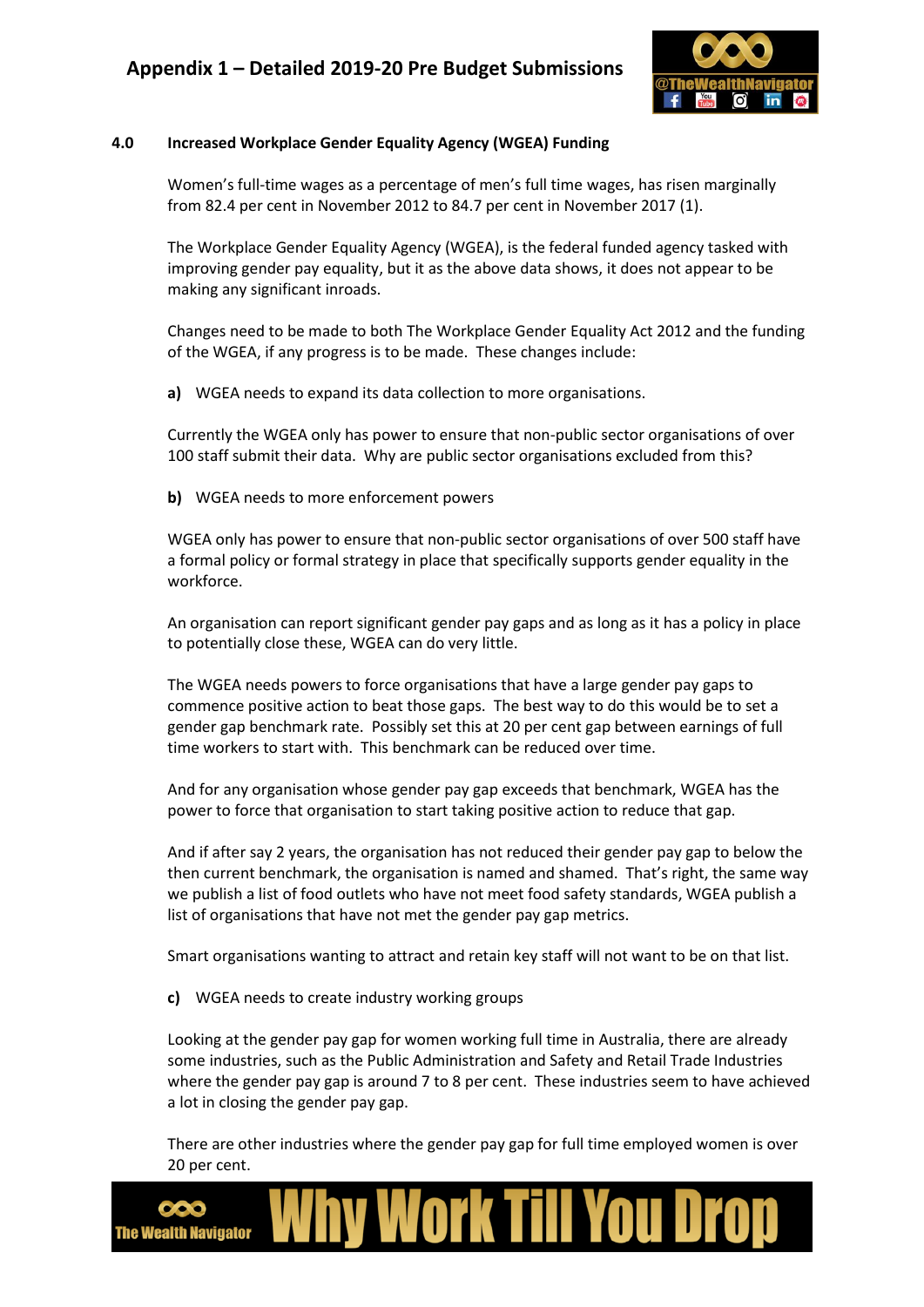

We don't need to implement a national policy framework to achieve gender pay equity like the Senate Finance and Public Administration References Committee recommended in its report "Gender segregation in the workplace and its impact on women's economic equality" released in June 2017.

Instead we can get better results if the WGEA has the powers and resources to have industry working groups focusing on the biggest industries that are currently below the average gender pay gap.

This allows industry specific policy and action plans to be implemented to beat the unique challenges of the gender pay gap in that industry.

For example, the biggest employer of full-time workers currently is the construction industry. But 94 per cent of these workers are male. Issues here include how to get more women involved in the industry.

Another example is in the increasingly important disciplines of Science, Technology, Engineering and Mathematics (STEM). Currently there are action plans to drive increased female participation in the STEM industries. But these plans may be of no use, as women continue to plan to leave this industry as a result of gender biases. Instead of new training plans the issue is probably how to get women to remain in the industry.

| Industry                                 | Gender pay     | % of the full- | % of the full- |
|------------------------------------------|----------------|----------------|----------------|
|                                          | gap for        | time female    | time work      |
|                                          | women          | work force     | force          |
|                                          | employed full- |                |                |
|                                          | time           |                |                |
| Construction                             | 20.2%          | 1.97%          | 11.65%         |
| <b>Financial and Insurance Services</b>  | 26.1%          | 4.96%          | 4.08%          |
| <b>Health Care and Social Assistance</b> | 22.8%          | 21.89%         | 11.00%         |
| Professional, Scientific and Technical   |                |                |                |
| Services                                 | 22.6%          | 9.36%          | 9.27%          |
| Transport, Postal and Warehousing        | 17.9%          | 3.08%          | 6.12%          |
| Total full time workforce                |                | 41.26%         | 42.12%         |

I would recommend that the first sub committees are focused on the biggest industries where the gender pay gap is below the industry wide average. This would include:

Source: Authors Analysis of Australian Bureau of Statistics, 6302.0 Average Weekly Earnings, Australia, November 2017 Issued Feb 2018 and 6291.0.55.003 - Labour Force, Australia, Detailed, Quarterly, November 2017 Issued December 2017

Women will benefit sooner, as industry wide solutions can be delivered quicker and more effectively. And as we learn from closing the gender pay gap in these industries, we can then apply it to other industries, as applicable.

**(1)** Australian Bureau of Statistics, 6302.0 Average Weekly Earnings, Australia,. November 2017 Issued February 2018

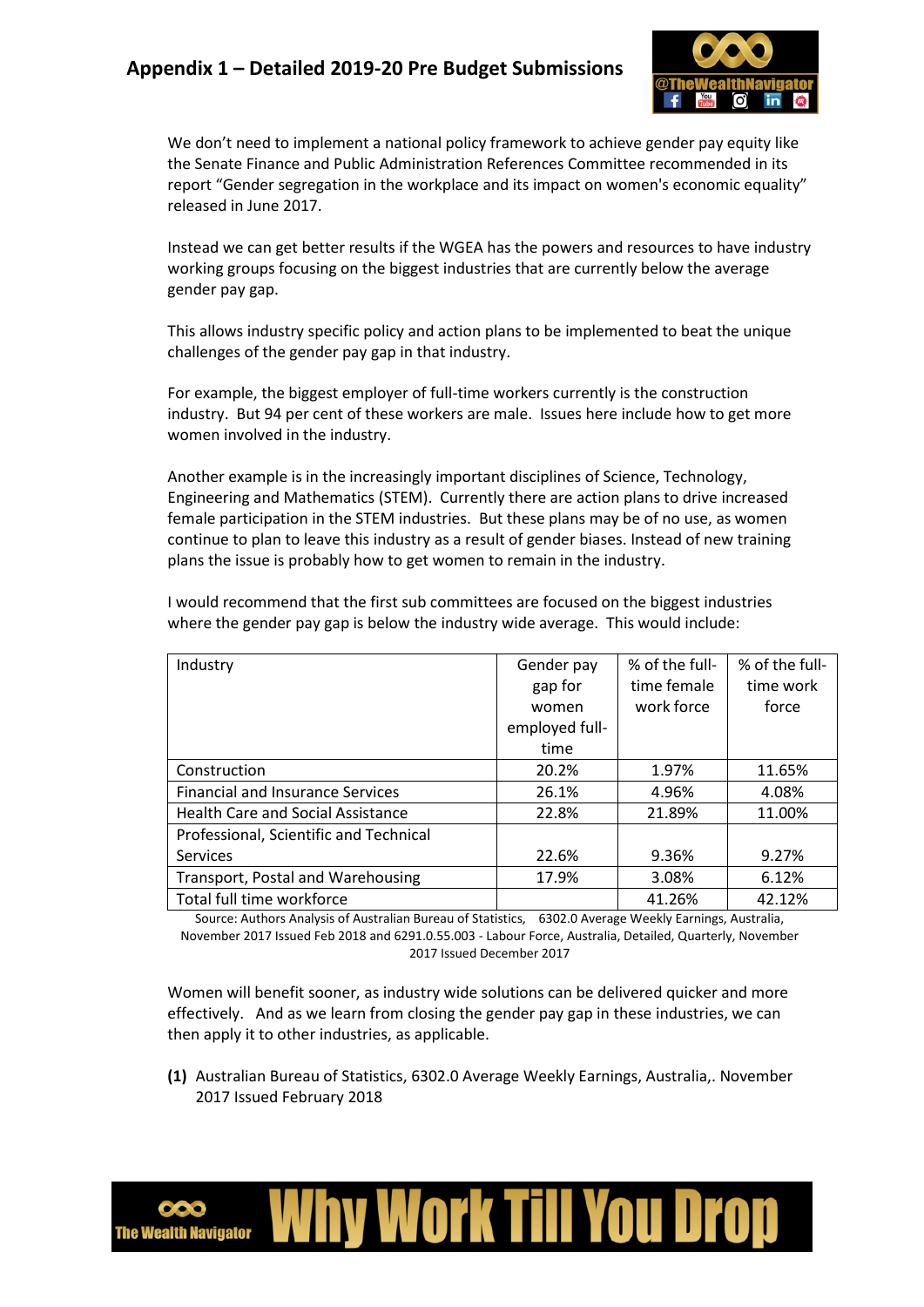

### **5.0 Tax couples as couples to eliminate income splitting issues**

Currently there is a large incentive for couples to income split to reduce tax.

For example a couple who each earn \$90,000 per year, pay \$45,552 in tax. A couple who one partner earns \$150,000 and the other \$30,000 pay \$48,984 in tax. That is an extra \$3,432 in tax on the same gross income.

That is why there is a whole industry around income splitting. An example of this is negatively geared property where typically 99% of the ownership is with the taxpayer with the highest income so they get the biggest tax break.

In order to eliminate this, the government should consider *developing a tax system that taxes couples as one tax unit*. In simple terms this would reduce the cost of negative gearing without changing any of the other rules.

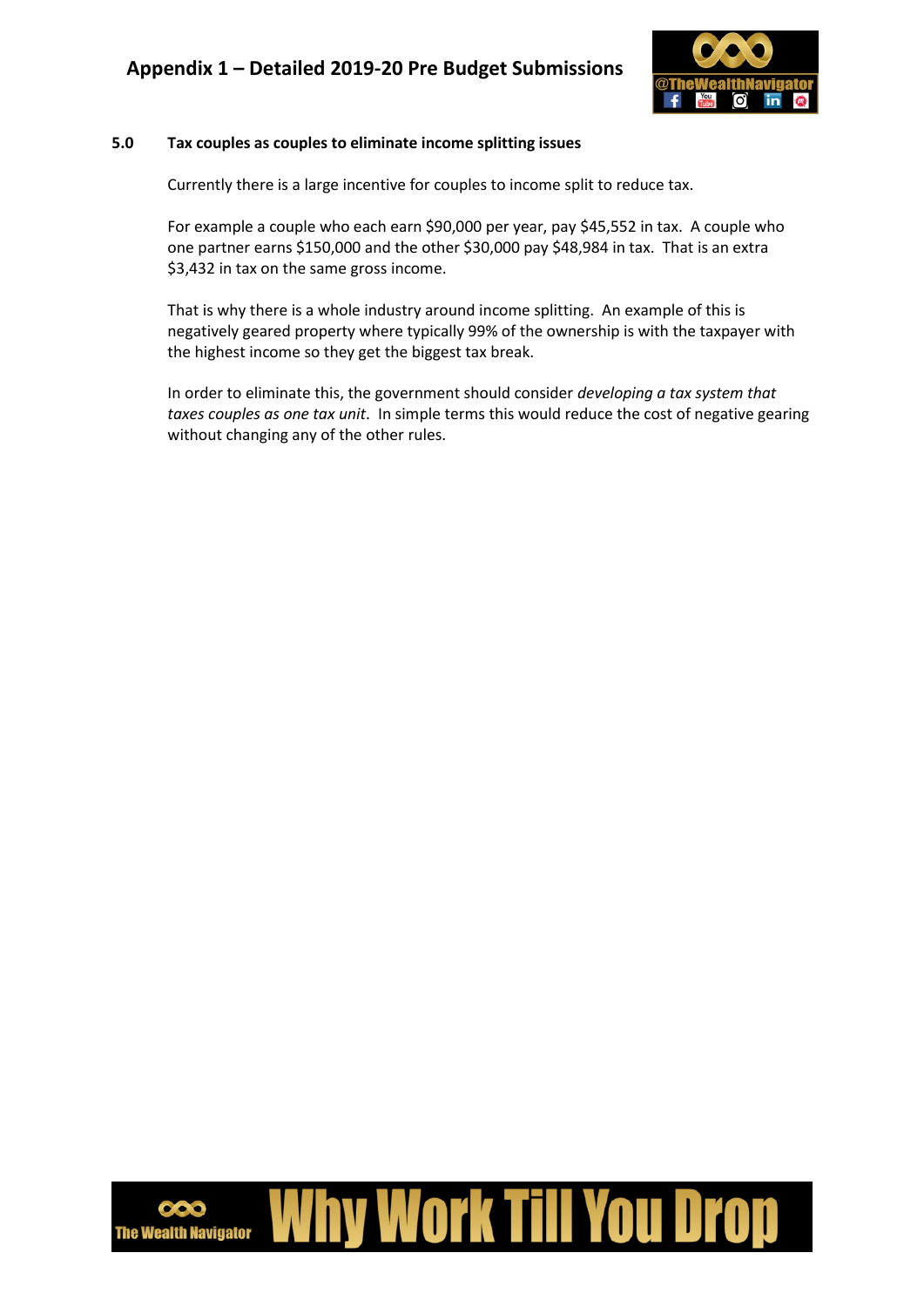

#### **6.0 Why does our pension system reward spending and not saving?**

The pension system in Australia was designed as a safety net for Australians financially disadvantaged in retirement.

But I believe this is no longer the case. The pension system in Australia has now evolved to a supplementary benefit for those who have not saved enough to be comfortable in retirement.

And this bears no relationship with whether the person was financially disadvantaged during their life. For example, a high income earner can spend all their money and get the same pension as a low income worker who never had the chance to properly save for their retirement.

In my mind this means that the Australian Pension system rewards spending over saving.

#### **Let's meet Dennis, Jeff and Lennie**

If you don't believe me, let's look at Dennis, Jeff and Lennie. Three blokes who met at university in Sydney in the early 1970's when they were studying engineering.

After university all three had very similar careers and generally all three men earnt about the same amount of money each year.

Each of them married and had children of similar ages. In terms of their partners income, there was no significant difference in their pay, even though they worked in different jobs.

For over 40 years, their income patterns were very similar.

But when it came the pension, only Dennis and Lennie qualified.

Jeff failed the assets test and was ineligible for the pension.

But what set Dennis and Lennie apart from Jeff? Why, when all three had very similar incomes over their working lives, could Dennis and Lennie qualify for the pension, but Jeff could not?

The only difference was their spending habits.

#### **Let's have a look at the spending habits of Dennis, Jeff and Lennie.**

#### *Dennis*

Dennis and his wife were into snow skiing. And they soon tired of Australian ski fields and spent a lot of time and money skiing in New Zealand, Europe and North America. They would spend most Christmas holidays somewhere in the Northern Hemisphere skiing. On top of that they loved their toys. They had a new car every couple of years.

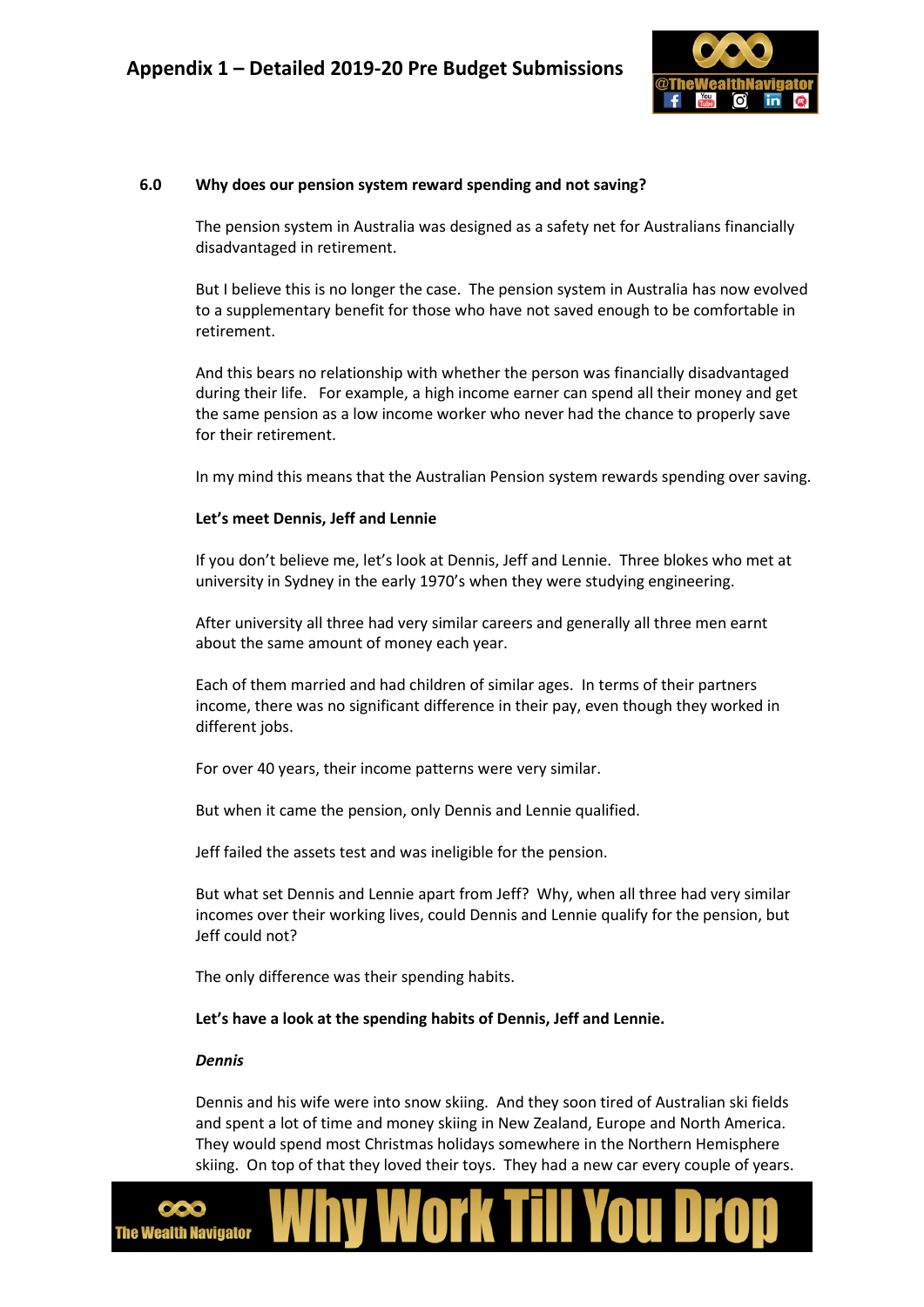

They had the jet skis, the dirt bikes, the big televisions in every room. You name it they had it.

Dennis and his family spent most of their money after the mortgage and other living expenses on toys and travel. In fact, they spend more than they earned so when they stopped working, they had credit card debts of \$40,000 and still owed \$200,000 on their home as they kept increasing their home loan every 5 or so years.

After cashing in their super balance of \$425,000, and paying off this debt, they had their house (worth about \$800,000 in Western Sydney) and less than \$200,000 in super. Based on this, they were eligible for the pension.

#### *Lennie*

Lennie and his wife were more into a big McMansion. With the triple garage, swimming pool, media room etc. And instead of living in Western Sydney they lived on the northern beaches of Sydney in a much more expensive house. Their mortgage took up a large chunk of their incomes. And on top of this the kids went to expensive private schools.

By the time they wanted to retire, they still owed over \$400,000 on their mortgage and needed all of their super to pay this off. After paying this off, they had their house (worth about \$1.6 million) and very little cash left. Based on this, they too qualified for the pension.

### *Jeff*

Now let's look at Jeff. Jeff and his family lived simply in western suburbs of Sydney, just around the corner from Dennis. They often had camping holidays in Australia and the kids went to the local public schools. Instead of spending money on toys like Dennis, or on a big house and private school fees like Lennie, they bought a positively geared investment property and worked hard to pay off the debt.

When Jeff and his wife retired, they had, on top of their home worth \$800,000, about \$425,000 in super and an investment property worth \$750,000. And because of this, they did not qualify for the pension

### **What was the difference?**

The only real difference between getting the pension for Dennis and Lennie and Jeff not getting the pension was their spending habits, not their income.

Right now, we have a pension means test that rewards spending, not saving.

A high income earner like Dennis and Lennie, can spend all their money and get the same pension as a low income worker who never had the chance to properly save for their retirement.

Hence why I say, the pension system in Australia has now evolved to a supplementary benefit for those who have not saved enough to be comfortable in retirement, which